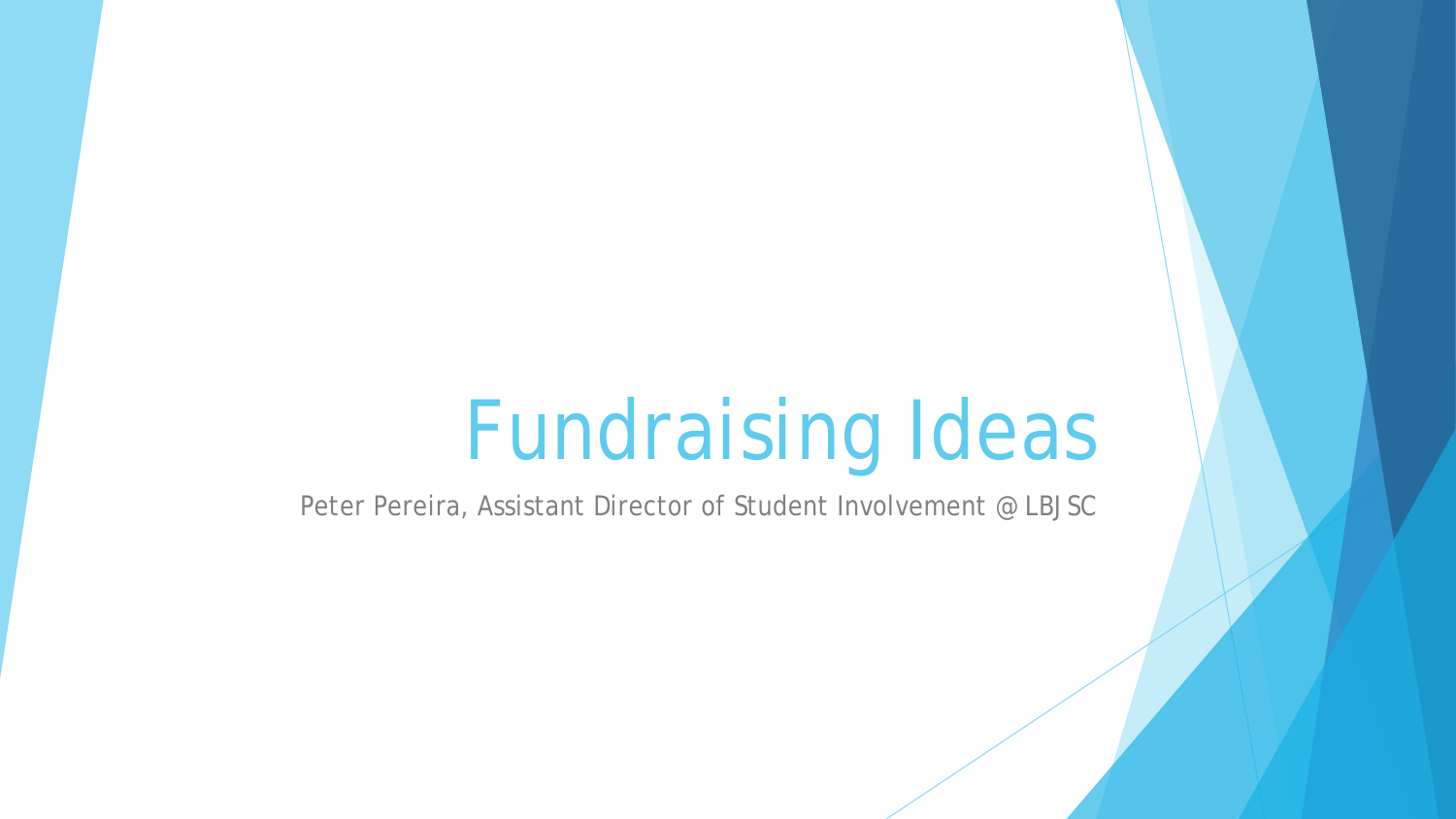# Goals for today

- Review what is allowed on campus per Texas State University's Policies and procedures (UPPS)
- **Present some options that you can and cannot do**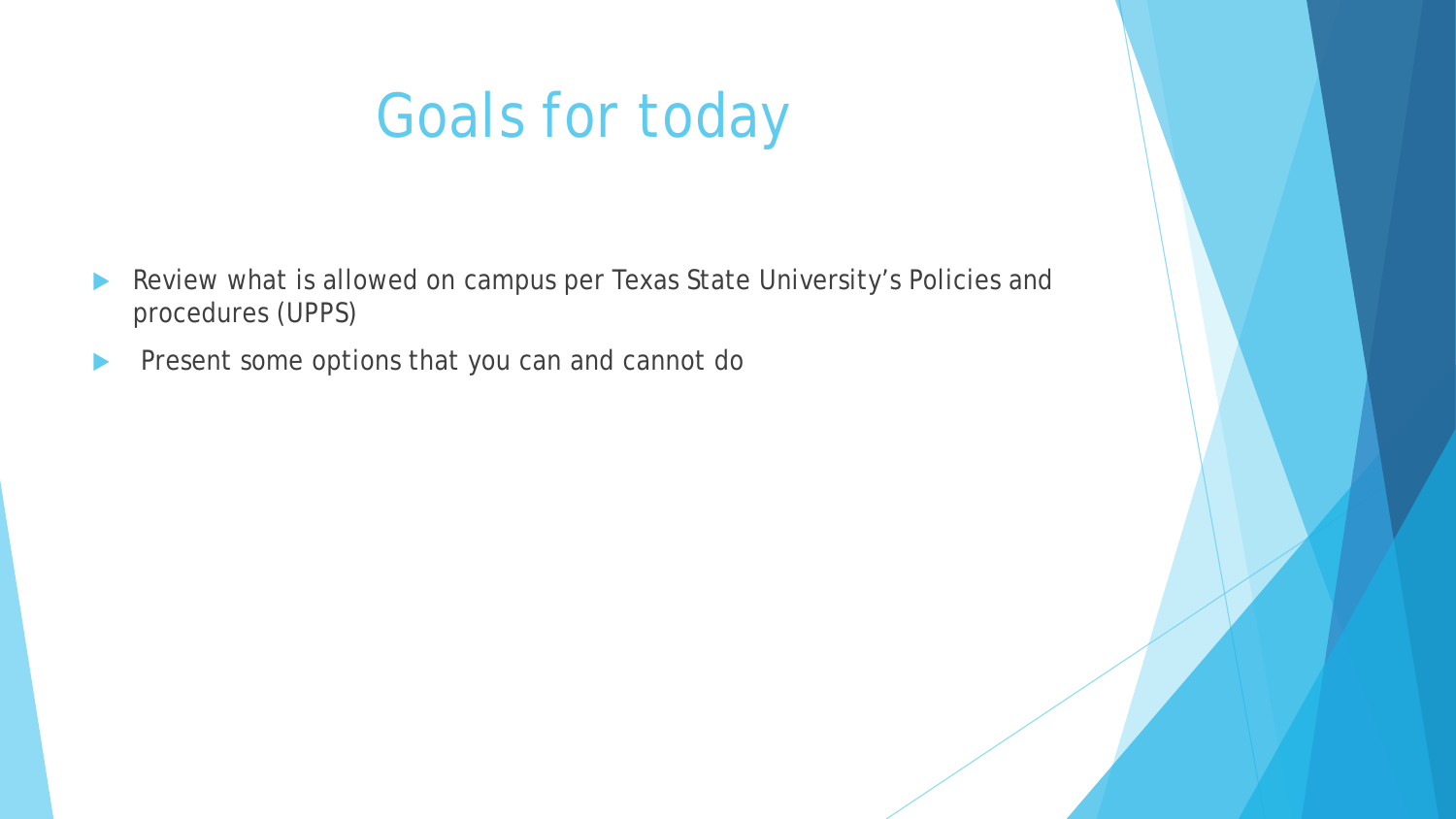# Which Texas State UPPS do I need to know about?

#### [Solicitation policy \(http://getinvolved.lbjsc.txstate.edu/Policy-and-](http://getinvolved.lbjsc.txstate.edu/Policy-and-Procedures/Solicitation.html)Procedures/Solicitation.html)

- You are allowed to have 10 days of solicitation per month in the Quad, Mall, & Bobcat Trail
- You are NOT allowed to sponsor off-campus vendors (that includes posting btw)
- You can sell food but you need peeps who have been certified to handle food (don't worry we offer classes). This includes giving away food (water bottles count)
- You can do consignment (that means buy a product and resell it)
- You can sell apparel (with Auxiliary Service's blessing)
- Off Campus Solicitation
	- You can ask companies and vendors for money, prizes, etc.
- Raffles
	- Please don't do it. If you really want to try though, come speak to us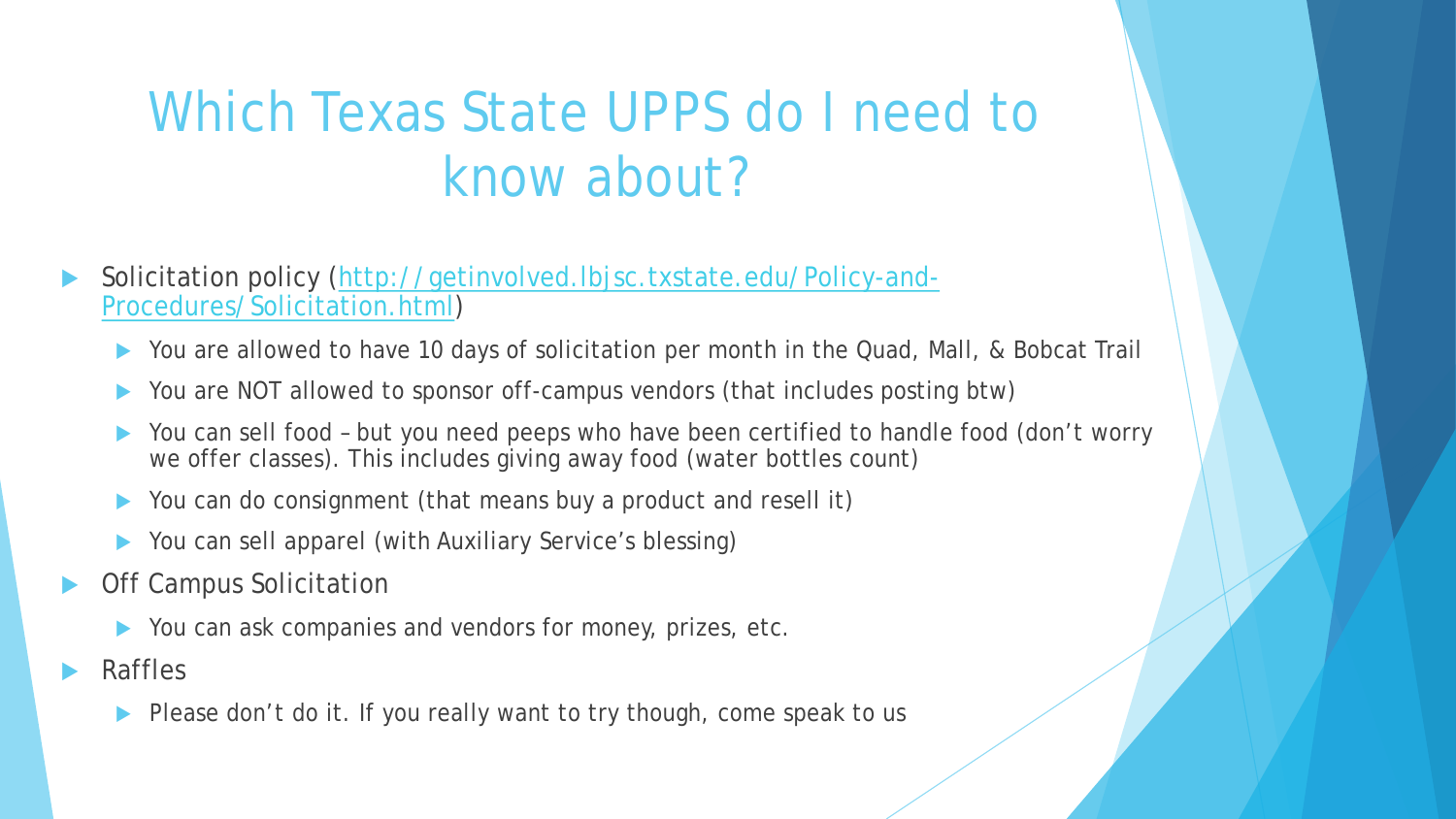## Does TXST help out?

- Yes! Student Organizations Council has money they can give you! [\(http://www.lbjsc.txstate.edu/soc/organization-resources/funding.html](http://www.lbjsc.txstate.edu/soc/organization-resources/funding.html))
- Also, you can ask for Coca Cola Products from LBJSC [\(http://www.lbjsc.txstate.edu/coke.html](http://www.lbjsc.txstate.edu/coke.html))